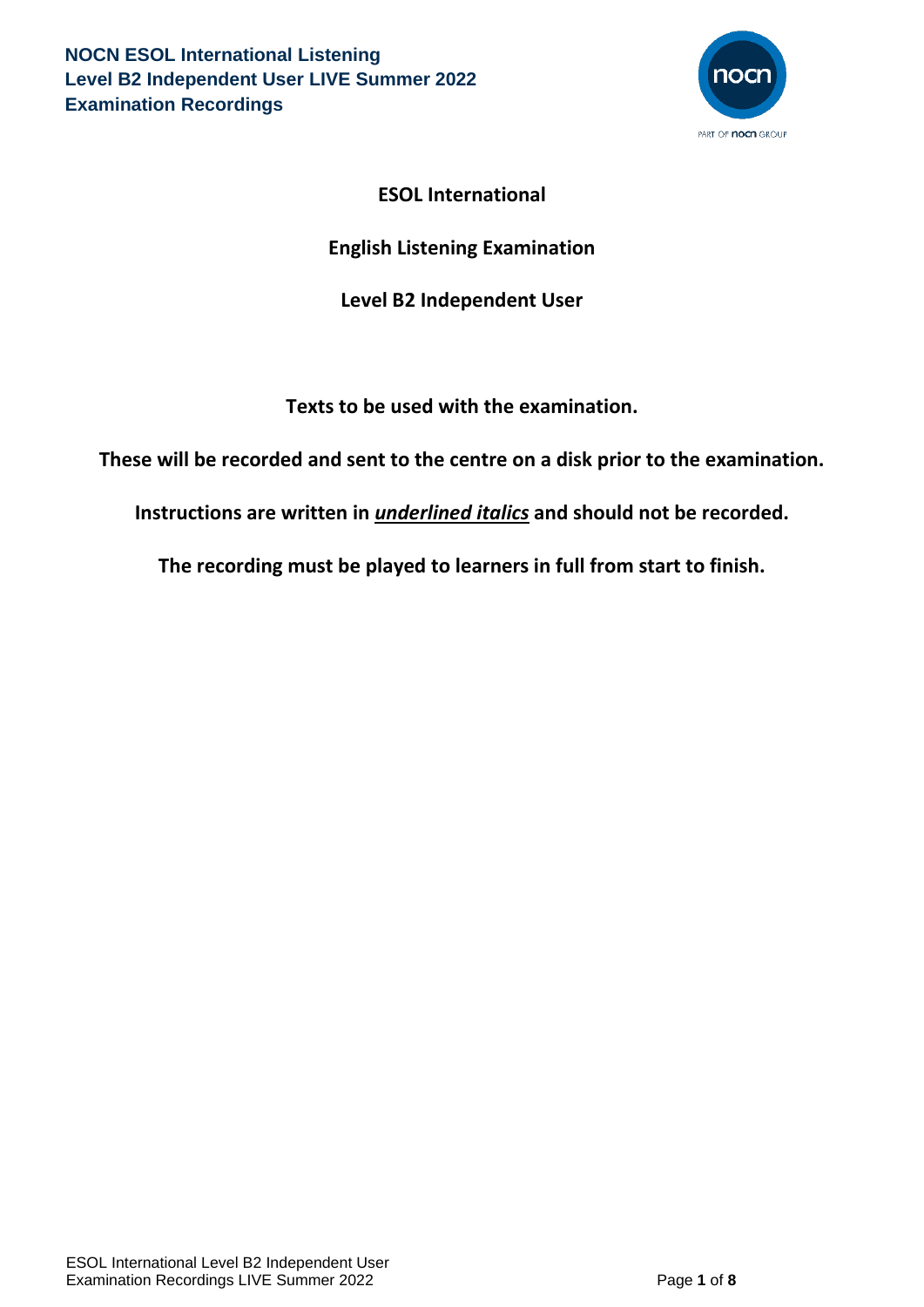

This is the NOCN ESOL International Independent User Level B2 Listening examination.

Please check that your name and other details are on your mark sheet.

The invigilator will have explained how to fill in the mark sheet.

Do not write on your examination paper.

Put your answers on the mark sheet.

The Listening examination will now begin.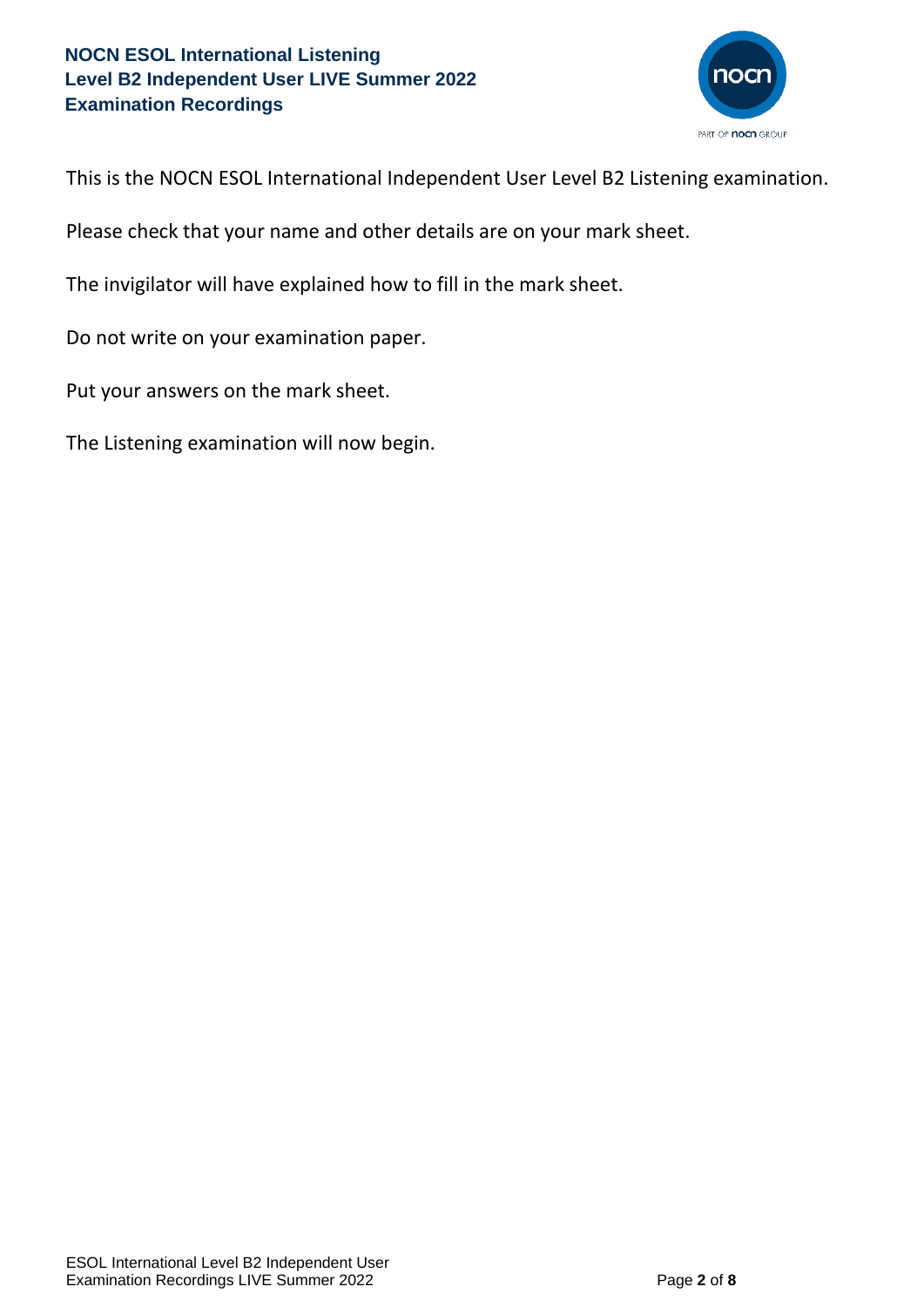

## **Part 1**

You will hear ten sentences.

Read the replies on your examination paper.

You have two minutes to read the replies on your examination paper.

### *Pause for two minutes*

Listen to the sentences. You will hear the sentences in full twice. Choose the best reply for the

situation. You will then have two minutes to check your answers.

#### *Play the sentences*

- **1.** I have started playing tennis.
- **2.** Did you see the tornado?
- **3.** Which book are you reading?
- **4.** How tall is that sunflower?
- **5.** Can I have a dozen apples?
- **6.** I have a new job.
- **7.** Can you let the dog out?
- **8.** What do I need for the beach?
- **9.** The buses are always late.
- **10.** Did Millie pass her piano exam?

## *Pause for five seconds after the first reading.*

Now listen to the sentences again.

#### *Play the sentences again.*

Now check your answers. You have two minutes to check your answers.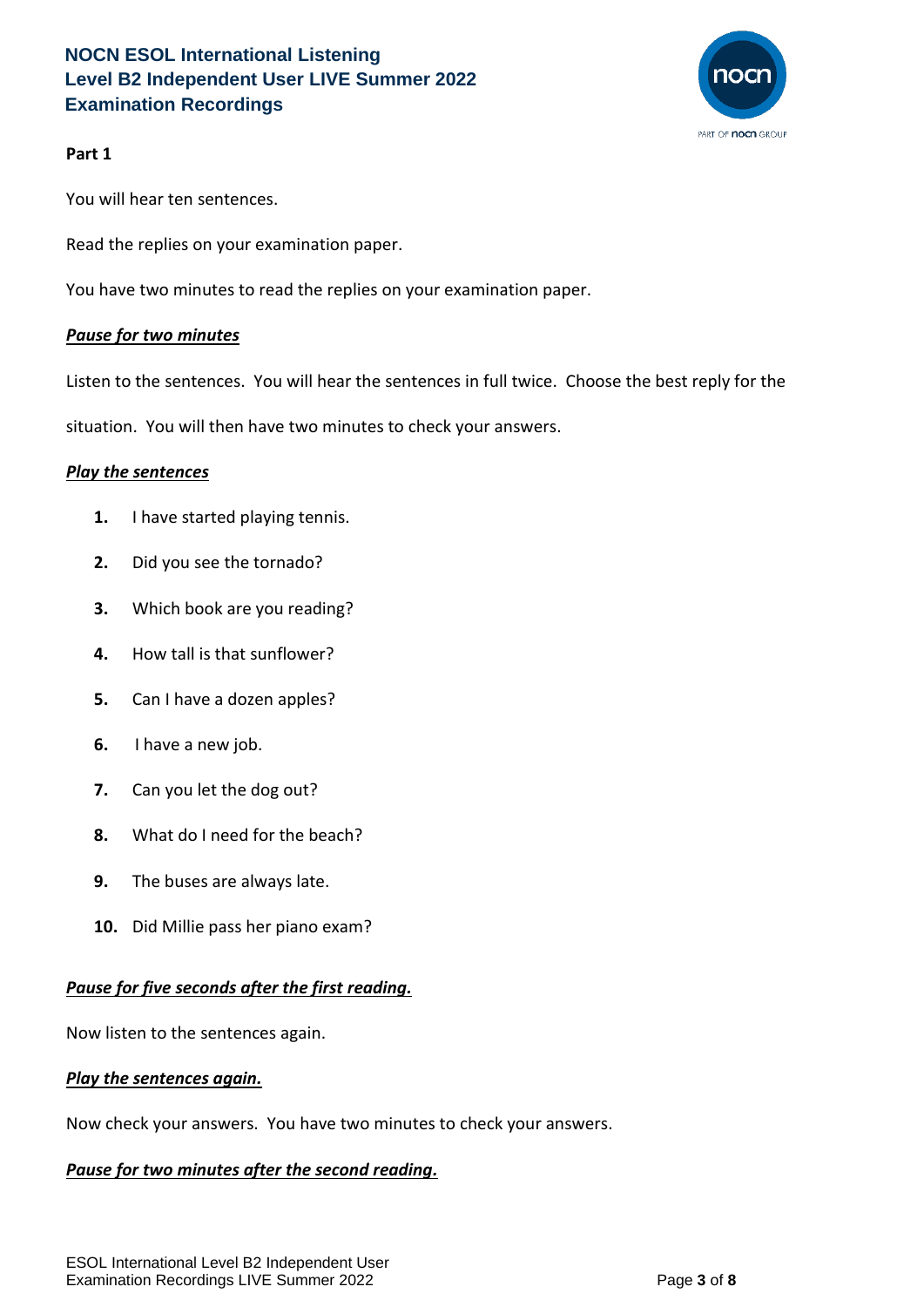

## **Part 2 – Conversations**

You will hear two conversations. Read the questions and answers on your examination paper for both conversations. You have two minutes to read them.

#### *Pause for two minutes*

Listen to **Conversation 1**. You will hear the conversation twice. Answer the questions.

You will then have two minutes to check your answers.

### *Play the conversation*

| Jan:           | Hi Ronnie. What have you have been doing during the holidays?                        |
|----------------|--------------------------------------------------------------------------------------|
| <b>Ronnie:</b> | Well Jan, I've built a wildlife pond in my garden to attract more nature and to help |
|                | with the environment.                                                                |
| Jan:           | A pond, wow! How did you do that?                                                    |
| <b>Ronnie:</b> | There are so many plastic pond containers on the market, but I thought I would be    |
|                | kinder to the environment and make my own, so, I dug a hole in the garden.           |
| Jan            | Ok. How did you know what size to make it?                                           |
| <b>Ronnie:</b> | I just googled it and watched YouTube videos. It had to be at least one metre at     |
|                | the deepest part to give the fish a good hiding place in the winter and also to      |
|                | protect them from when we have a frost and the water freezes.                        |
| Jan:           | That's deep! So how big is the actual pond?                                          |
| <b>Ronnie:</b> | It's about 120cm. by 90cm. I dug out a circle shape first, then I realised frogs     |
|                | would need a place to climb out, so I made it into a keyhole shape, with a shallow   |
|                | shelf for them to sit on.                                                            |
| Jan:           | Are you hoping to get frogs in your pond?                                            |
| Ronnie:        | Oh yes! I have two already, with five goldfish and some pond snails, quite a         |
|                | family! And then in the afternoon, when I'm having a cup of tea on the terrace,      |
|                | the birds swoop down to have their bath. It's amazing how nature found the pond      |
|                | so quickly; it only took two weeks for the frogs to make it their home.              |
| Jan:           | Have you put any plants in there?                                                    |
| <b>Ronnie:</b> | Yes, aquatic plants to help with the oxygen in the water, as this will keep the fish |
|                | alive. I am so proud of what I have given back to the environmentmy pond oasis.      |
| Jan:           | I'm so impressed; I can hear your enthusiasm. Can I pop around to see it?            |
| Ronnie:        | Sure you can. I'm in all week. I'll make sure there's water in the kettle too.       |

#### *Pause for five seconds after the first reading.*

Now listen to the conversation again.

#### *Play the conversation again.*

Now check your answers. You have two minutes to check your answers.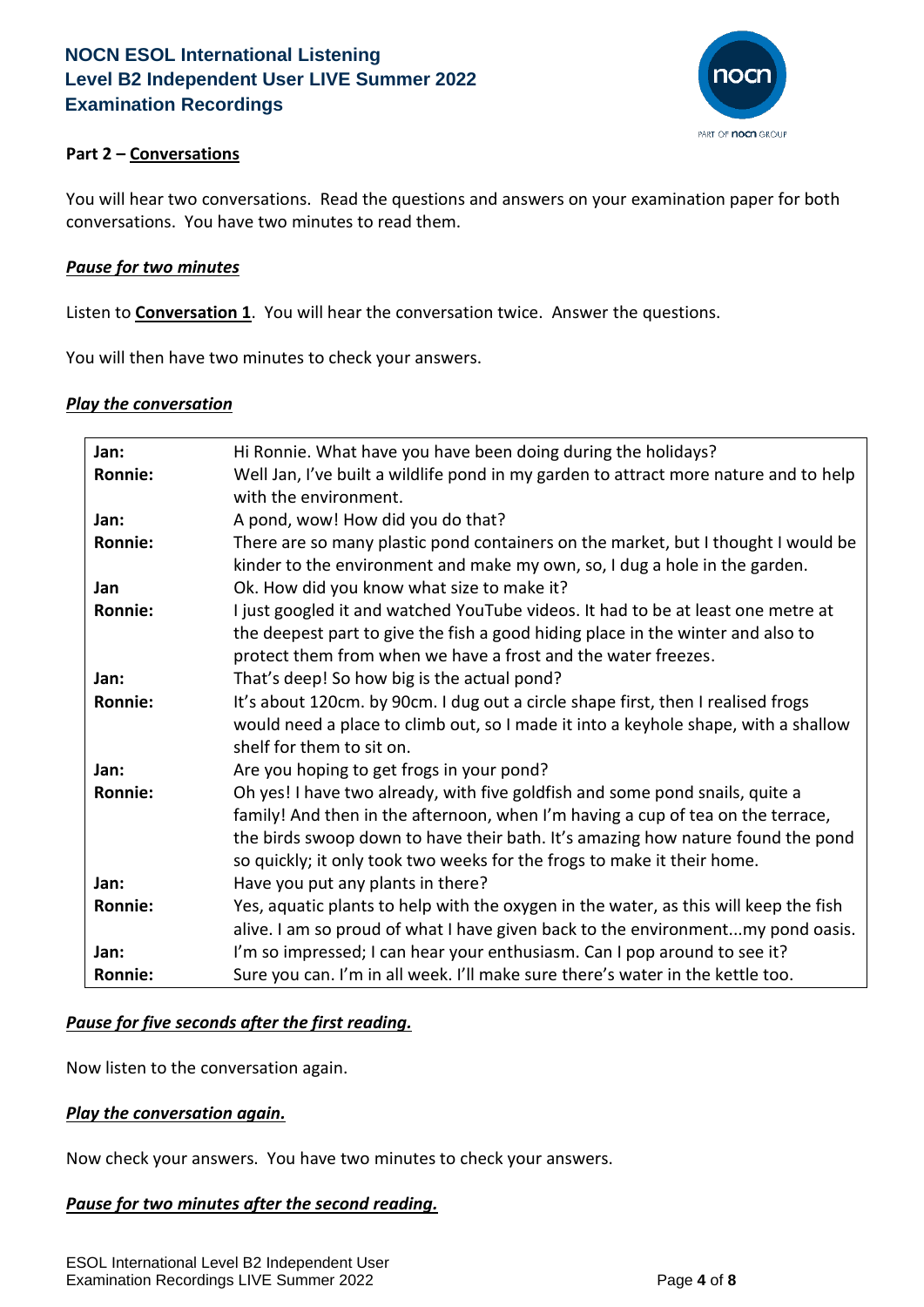

## **Part 2 – Conversations**

Listen to **Conversation 2**. You will hear the conversation twice. Answer the questions.

You will then have two minutes to check your answers.

### *Play the conversation.*

| Interviewer:    | I'm here today, in Toronto, Canada, at the Rogers Centre Stadium, to interview the great     |
|-----------------|----------------------------------------------------------------------------------------------|
|                 | baseball manager of the Blue Jays baseball team, Charlie Montoyo. Welcome Charlie.           |
| <b>Charlie:</b> | Hey Josh. Glad to be here and to talk about my fantastic team, who are riding high at the    |
|                 | moment.                                                                                      |
| Interviewer:    | You certainly are! And there is one man who can be credited for that success and that        |
|                 | is Vladimir Guerrero Junior.                                                                 |
| <b>Charlie:</b> | Yeah, and he's only 22 years old. He's one of 10, of the youngest in Major League Baseball   |
|                 | history to achieve 40 homers. To those of you who are not great baseball fans, that's        |
|                 | when a batter hits the ball in the air and over the outside fencea great achievement.        |
| Interviewer:    | No kidding. I think he'll be following his father into the baseball Hall of Fame. Nobody has |
|                 | achieved this since the Atlanta Braves' star, Ronald Acuna Jr, in 2019.                      |
| <b>Charlie:</b> | Aren't I the lucky one, as I have front row seats to watch the whole season, so let's hope   |
|                 | there are many more moments like this. Although, I think my heart can't take much more       |
|                 | excitement.                                                                                  |
| Interviewer:    | What he's done is not easy to do. But it's also fun to watch someone so young, be so         |
|                 | good. He did say in an interview after the match, that he felt his fitness and timing were   |
|                 | sound, so he felt more confident and could see the ball better.                              |
| <b>Charlie:</b> | I will be quite happy with his confidence and performance, if we can beat our rivals, the    |
|                 | New York Yankees, $8 - 0$ every time.                                                        |
| Interviewer:    | I am sure you will be, although I think they will want revenge at the next game, in their    |
|                 | home ground of the Yankee Stadium, in the Bronx.                                             |
| <b>Charlie:</b> | We'll be prepared, I can assure you Josh.                                                    |
| Interviewer:    | I look forward to watching that return game. Thank you Charlie keep hitting those            |
|                 | homers!                                                                                      |

## *Pause for five seconds after the first reading.*

Now listen to the conversation again.

#### *Play the conversation again.*

Now check your answers. You have two minutes to check your answers.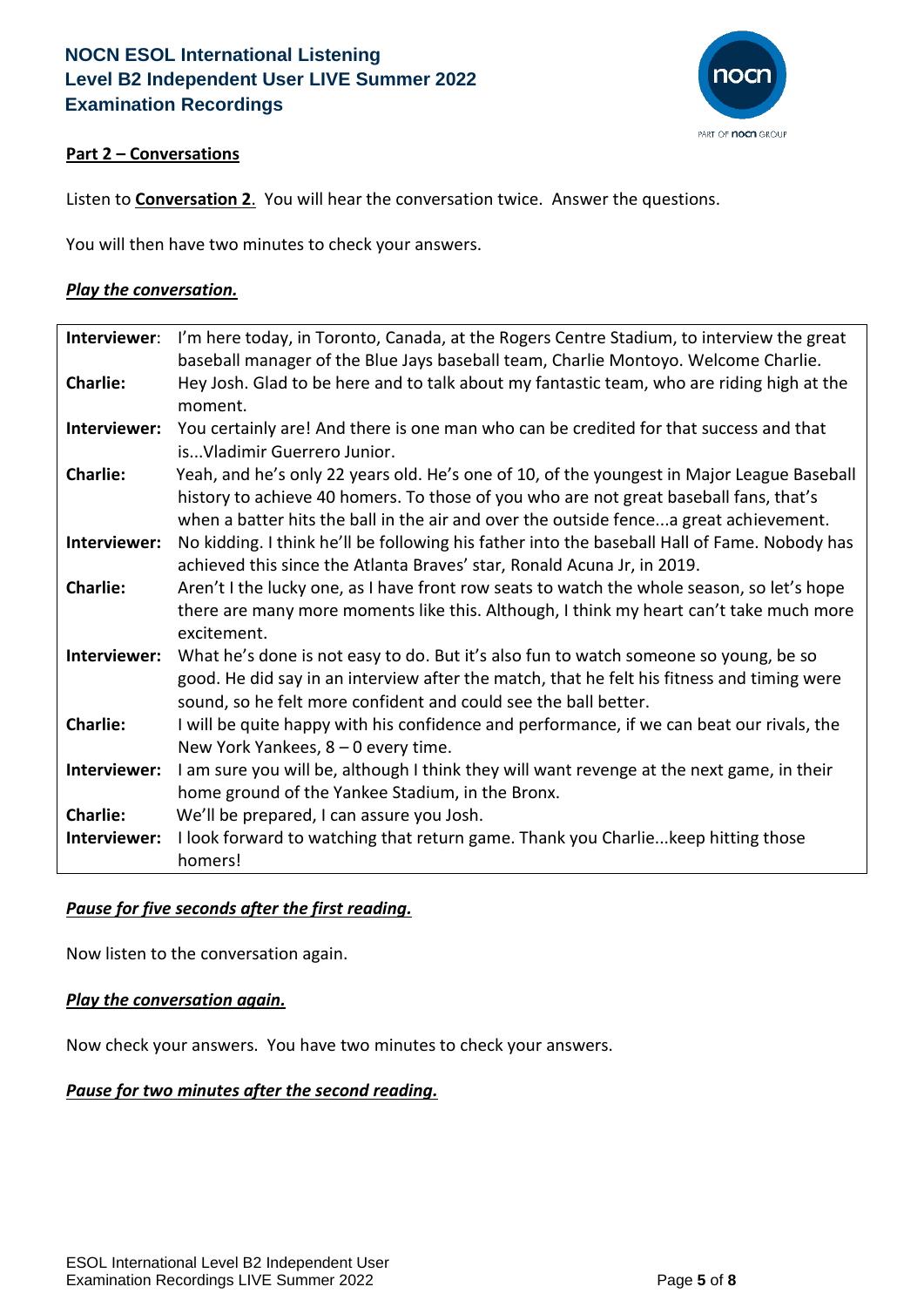

## **Part 3 – Broadcasts**

You will hear two broadcasts. Read the questions and answers on your examination paper for both broadcasts. You have two minutes to read them.

### *Pause for two minutes.*

Listen to **Broadcast 1.** You will hear the broadcast twice. Answer the questions.

You will then have two minutes to check your answers.

### *Play the broadcast.*

Good afternoon my fashion lovers. If you're feeling a bit miserable at the end of the summer, fear not, because, here on Fashionista FM, September is full of autumn fashion gossip.

So what can you expect? Well, the world's fashion month kicks off, starting with New York on  $8<sup>th</sup>$ September, with high extravaganza, followed by London on 17<sup>th</sup> September.

The designers will be showing their spring/summer collections, such as Michael Kors, Tom Ford, Jason Wu and Oscar de la Renta. There is also a huge buzz in the fashion world, as Thom Browne is returning to New York after settling in Paris for a few seasons. His shows are famous for being theatrical and buzzworthy. Unfortunately, Marc Jacobs and Ralph Lauren will be missing from the 91 designers that will be there.

The grand finale will be held in Paris, on  $30<sup>th</sup>$  September and pop star, Rita Ora will be closing the show, by performing her latest hits at the Eiffel Tower, wearing clothes from big names, such as her favourites, Miu Miu and Lanvin.

So hold onto your excitement, as it's only a few weeks away, and today, we're offering two free tickets, all expenses paid, for the closing ceremony in Paris. Text PFW to 87356 for a chance to enter.

## *Pause for five seconds after the first reading.*

Now listen to the broadcast again.

#### *Play the broadcast again.*

Now check your answers. You have two minutes to check your answers.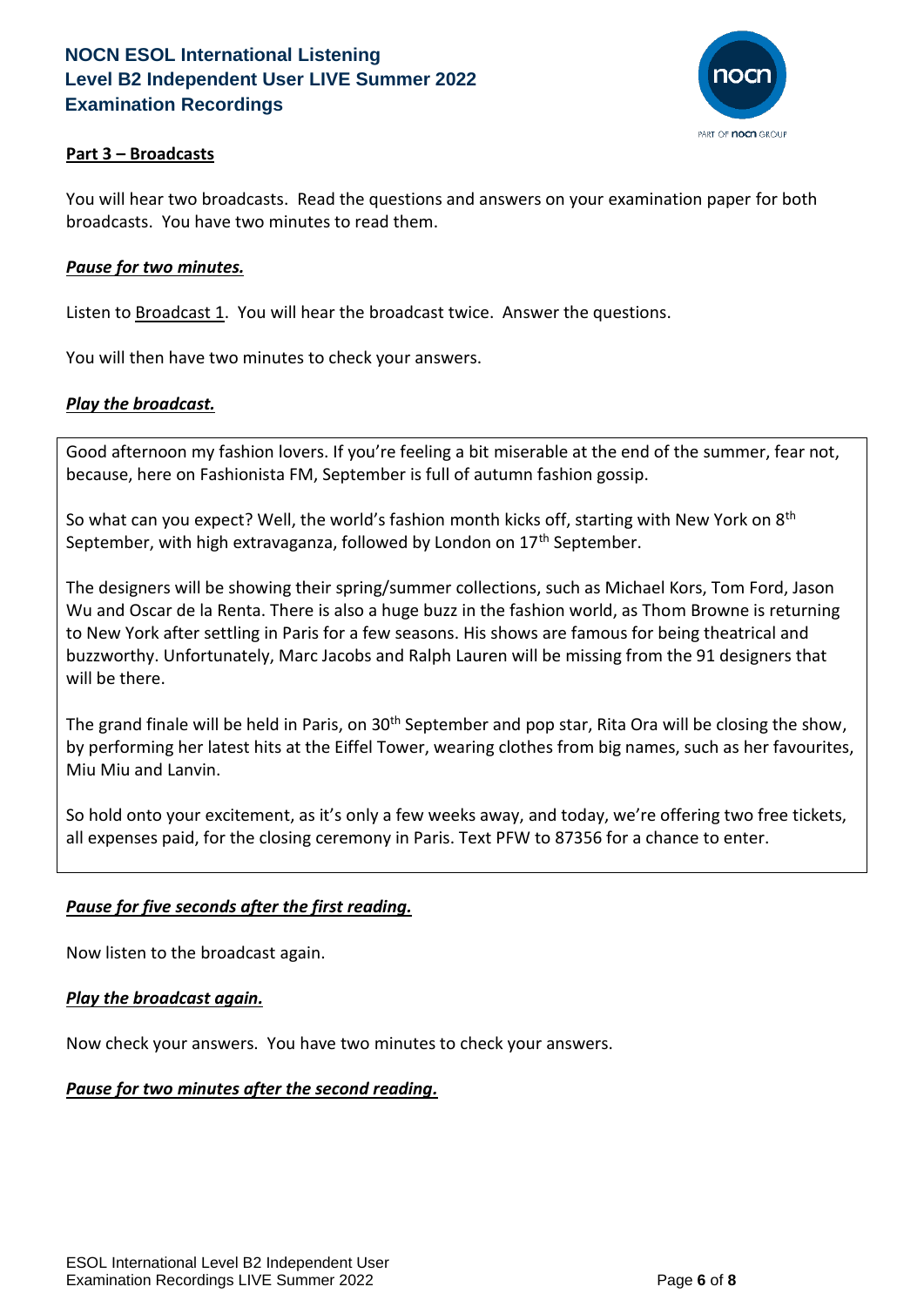

## **Part 3 – Broadcasts**

Listen to Broadcast 2. You will hear the broadcast twice. Answer the questions.

You will then have two minutes to check your answers.

### *Play the broadcast.*

The county of Northumberland is the most northerly county in England and food and drink plays an important part in the modern economy, with global brands like Coca-Cola and Fentimans' drinks companies. The county is leading the way in high quality products being exported all over the world, such as locally sourced fish, Craster Kippers and Lindisfarne Oysters.

But, it is also home to the unique Plant Based Valley, which offers companies, offices, warehouse space and storage, to support production of vegan products from local agricultural suppliers, helping with rural growth within the county.

The 135sqkm site is located 15km north east of the city of Newcastle, south of the village of Seaton Delaval. There are small units of 2,500sqm to larger units of 150,000sqm and plenty of office space and conference facilities. These are all ready to help companies, large and small, to produce food, drink, clothes, cosmetics and other vegan products. No animal products are allowed on the site.

There are also very good road links, allowing access to the main motorways to the rest of the country, as it is only 3km from the A19 and 5Km to the main motorway. And also good sea links from the Port of Blyth, which is about 7km away.

## *Pause for five seconds after the first reading.*

Now listen to the broadcast again.

#### *Play the broadcast again.*

Now check your answers. You have two minutes to check your answers.

#### *Pause for two minutes after the second reading.*

That is the end of the Listening examination. Please check your mark sheet is completed correctly. Put your pens down.

#### **End of Examination**